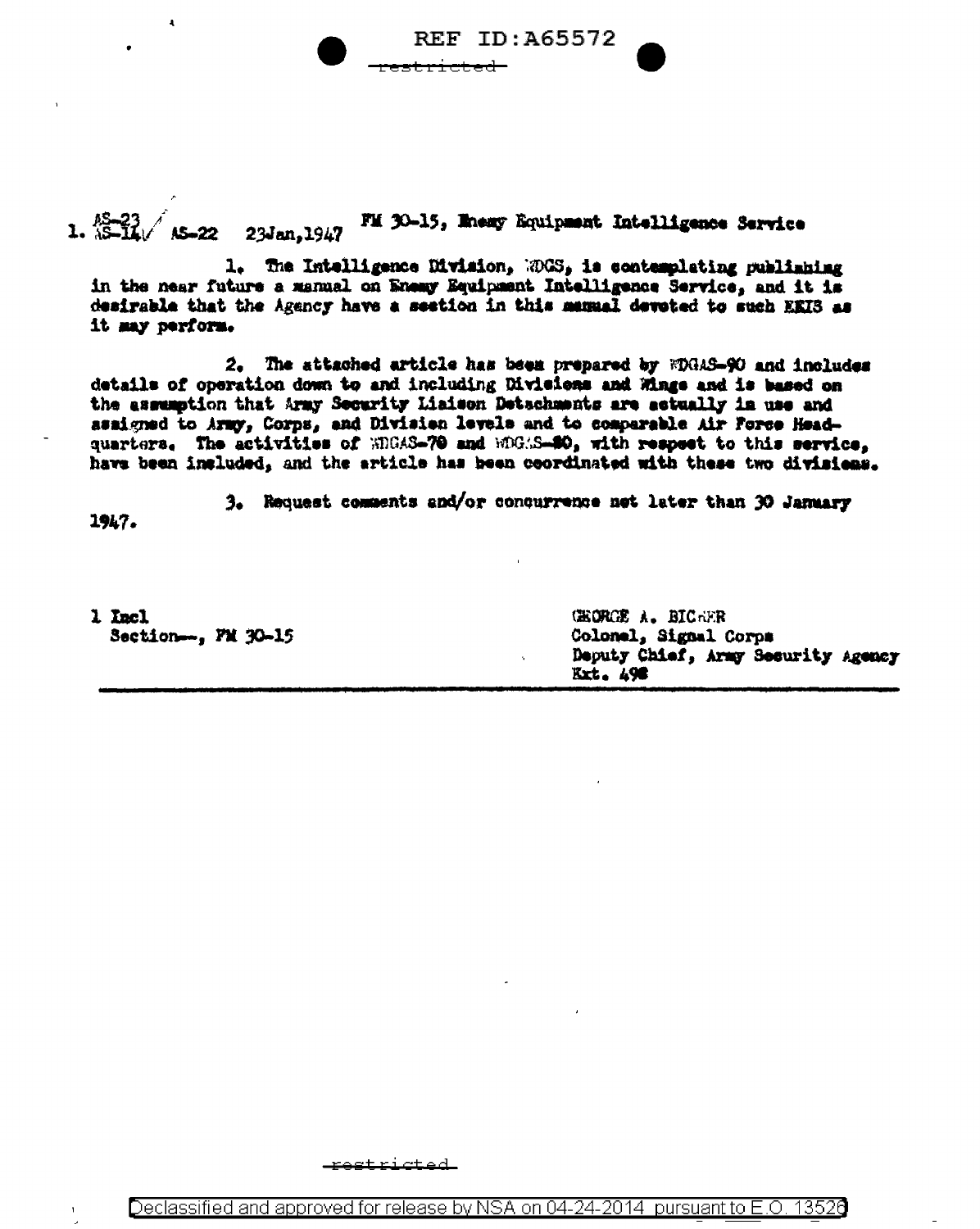## FM 30-15, ENEIT EQUIPMENT INTELLIGENCE SERVICE

## $S\&TTOH -$

## **CRIFICIATERIAL**

CRGANIZATION. - Each Army, Corps, and Division, as well as comparable Air Force headquarters, will have assigned to it an Army Security Agency Liaison Section. One of the duties of this section is to provide for the proper and rapid handling and exploitation of all captured enemy material pertaining to cryptography and cryptanalysis. In order to accomplish this function. each Army Security Agency Liaison Section will establish as one of its components at least one EEIS team consisting of two officers. One of these officers will be trained in the fundamentals of cryptography and cryptanalysis; the other officer will be a linguist, qualified to conduct interrogations in the oparations area.

DUTIES, - It is the responsibility of the EEIS team of the Army Security Agency Lisison Section to make an immediate and thorough investigation and report concerning every captured enemy item having any apparent connection with cryptography or cryptanalysis. This investigation will include the following:

a. Proupt svaluation of the material; in some cases the information it affords may be of such great importance that its immediate exploitation may affect the success of current operations.

b. Determination of complete details regarding capture of the material; when, where, and by whom it was captured.

c. Where indicated, an investigation at the scene of the capture, to determine whether other items are available, whether further information may be deduced by a trained cryptologic officer, and whether enemy parsonnel are available for interrogation.

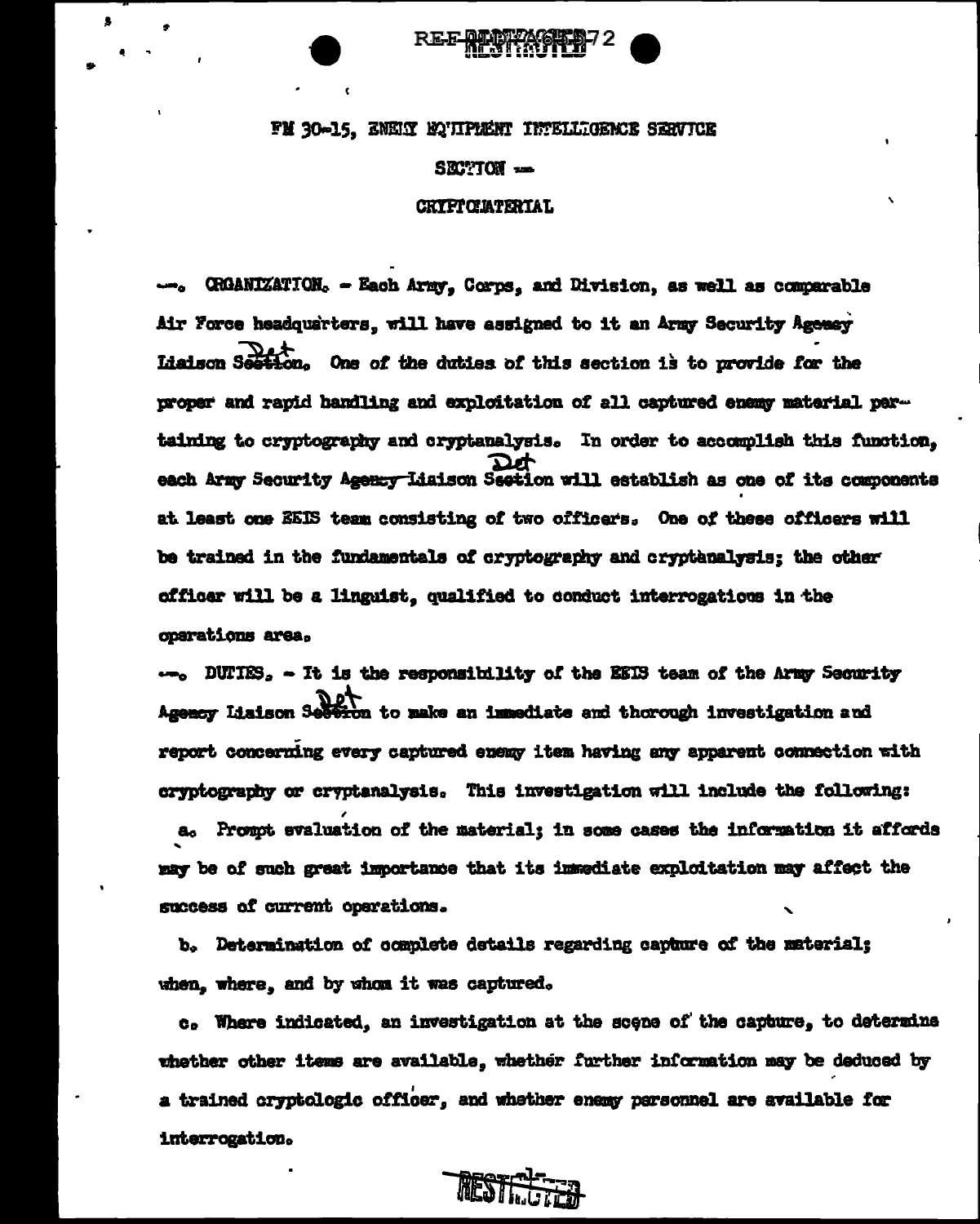d. Interrogation of avrilable ensay personnel having knowledge of the material. During the course of such interrogation the following sust be day arms ned :

**RESTRICTED** 572

. (1) The relationship of the prisoner to the captured item.

(2) The nature of the captured item, its function, and the identity of the using organization.

(3) Details of operation in the case of mechanical or electrical machines cr devices.

(4) Other specific questions, depending upon the nature of the material. The Arry Security Agency Liaison Security will have available several different prepared lists of specific questions for use by EEIS teamp. For example, the questioning of a prisoner who worked as a clark in a message conter would proceed along different lines from that of a prisoner who worked in a crypbanalytic section endeavoring to break our one cryptosystems.

(5) The EEDS team will submit a report, together with the captured material, as expeditionsly as possible to the Caiss of the Army Security Agency Liaison on of the naxt higher echelon.

- RESPONSIBILITIES OF CONNAIDERS. - Commanders of areas down through Divisions, in which it is contemplated that BEIS teams will oparate, will render necessary assistance to facilitate the accomplishment of the ECIB mission. Such assistance normally will include the issuance of casses, commensigned by the commarder or his anthorized representative, permitting the tem unrestricted passage throughout the area, and access to all captured enemy cryptomaterial. -. ASSISTARCE FROM G-2, - G-2 will inform the EEIS team regarding matters of probable interest, such as location of installations or personnel that should be investigated.

 $\overline{\phantom{a}}$